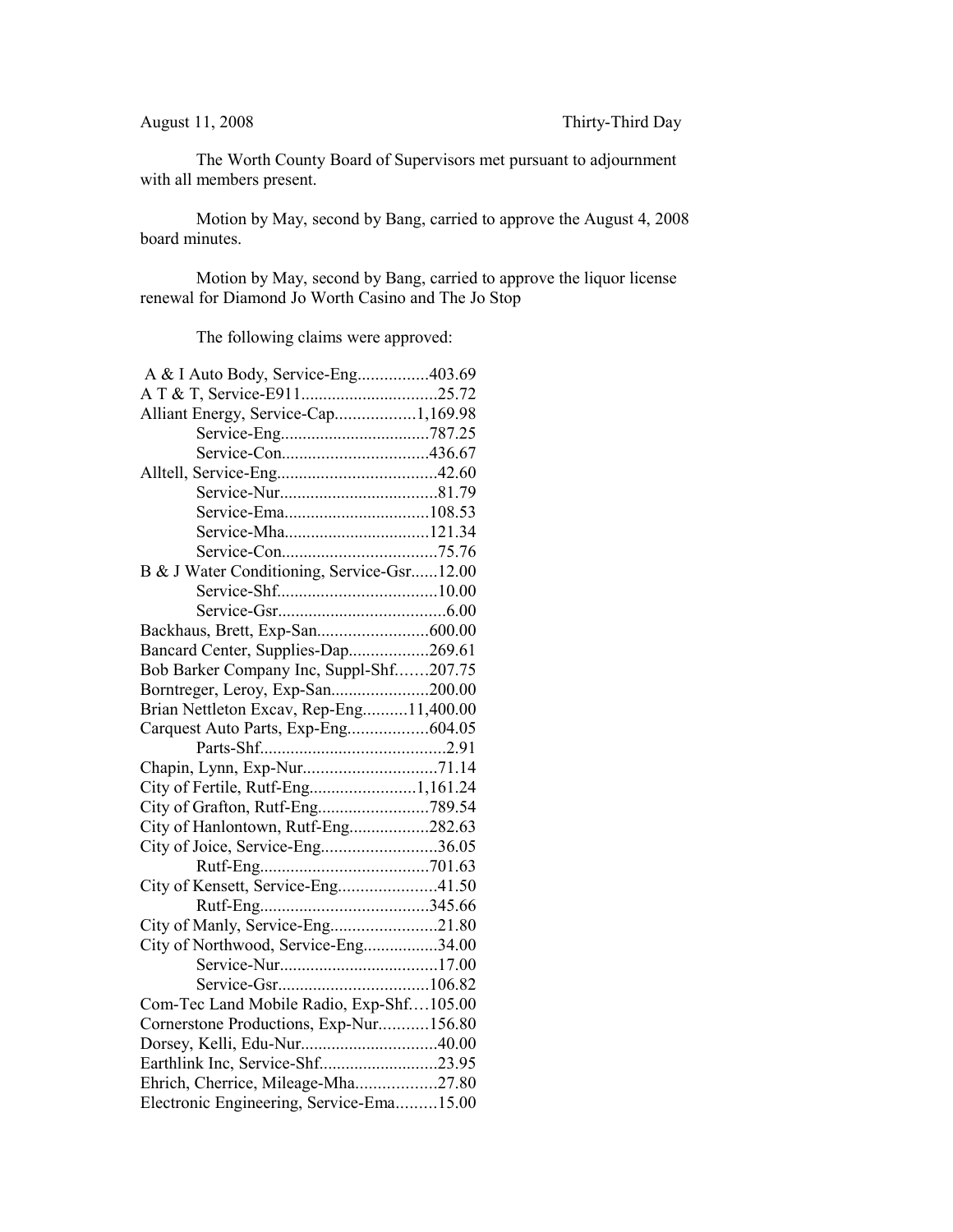| Electronic Specialties, Service-Eng110.00  |  |
|--------------------------------------------|--|
| Falkstone Llc, Exp-Cap1,143.12             |  |
| Fallgatter's Market, Exp-Nur120.09         |  |
|                                            |  |
|                                            |  |
| Farm & Home Publishers, Exp-Gsr212.00      |  |
| Ferden, Eugene, Meeting-Vaf61.16           |  |
| Ferley, Paul, Meeting-Vaf50.00             |  |
|                                            |  |
| Francis Lauer, Service-Juv186.60           |  |
| Grafton Fire Department, Training-Ems50.00 |  |
| Greve Law Office, Copies-Att117.50         |  |
|                                            |  |
| H & H Food Service, Service-Shf346.56      |  |
| Hackbart, Philip E., Meeting-Vaf61.16      |  |
| Heartland Power Coop, Service-Eng26.00     |  |
| Hendrikson, Joy, Exp-Wec354.37             |  |
| Huftalin, Raymond, Postage-Ema24.30        |  |
|                                            |  |
|                                            |  |
| Image Experts, Exp-Nur30.10                |  |
|                                            |  |
| Iowa Office Supply Inc, Supplies-Eng189.31 |  |
|                                            |  |
|                                            |  |
| J & J Machining Welding, Exp-Cap684.00     |  |
| Jensen, Bobbie, Mileage-Mha155.87          |  |
| Ken's Barber Shop, Service-Shf11.00        |  |
| Kenison Construction, Exp-Eng125.00        |  |
| Kensett Fire Depart, Training-Ems2,407.50  |  |
| Kuennen, Laura, Exp-Gsr199.25              |  |
| L R Falk Const Co, Exp-Eng45,907.89        |  |
| Larsen Plumbing, Service-Cap10,870.01      |  |
|                                            |  |
| Liberty Square, Service-Mha1,265.42        |  |
| Low's Standard, Fuel-Asr102.00             |  |
| Mail Services Llc, Service-Trs242.03       |  |
| Mainstay Systems Inc, Service-Shf450.00    |  |
| Manly Junction Signal, Exp-Eng34.40        |  |
|                                            |  |
|                                            |  |
|                                            |  |
| Marshall & Swift Inc, Service-Shf643.21    |  |
|                                            |  |
| Mason City Business Syst, Service-Dap6.39  |  |
|                                            |  |
| Mason City Fire and Resc, Exp-Shf787.50    |  |
| Mason City Overhead, Service-Eng221.50     |  |
|                                            |  |
|                                            |  |
|                                            |  |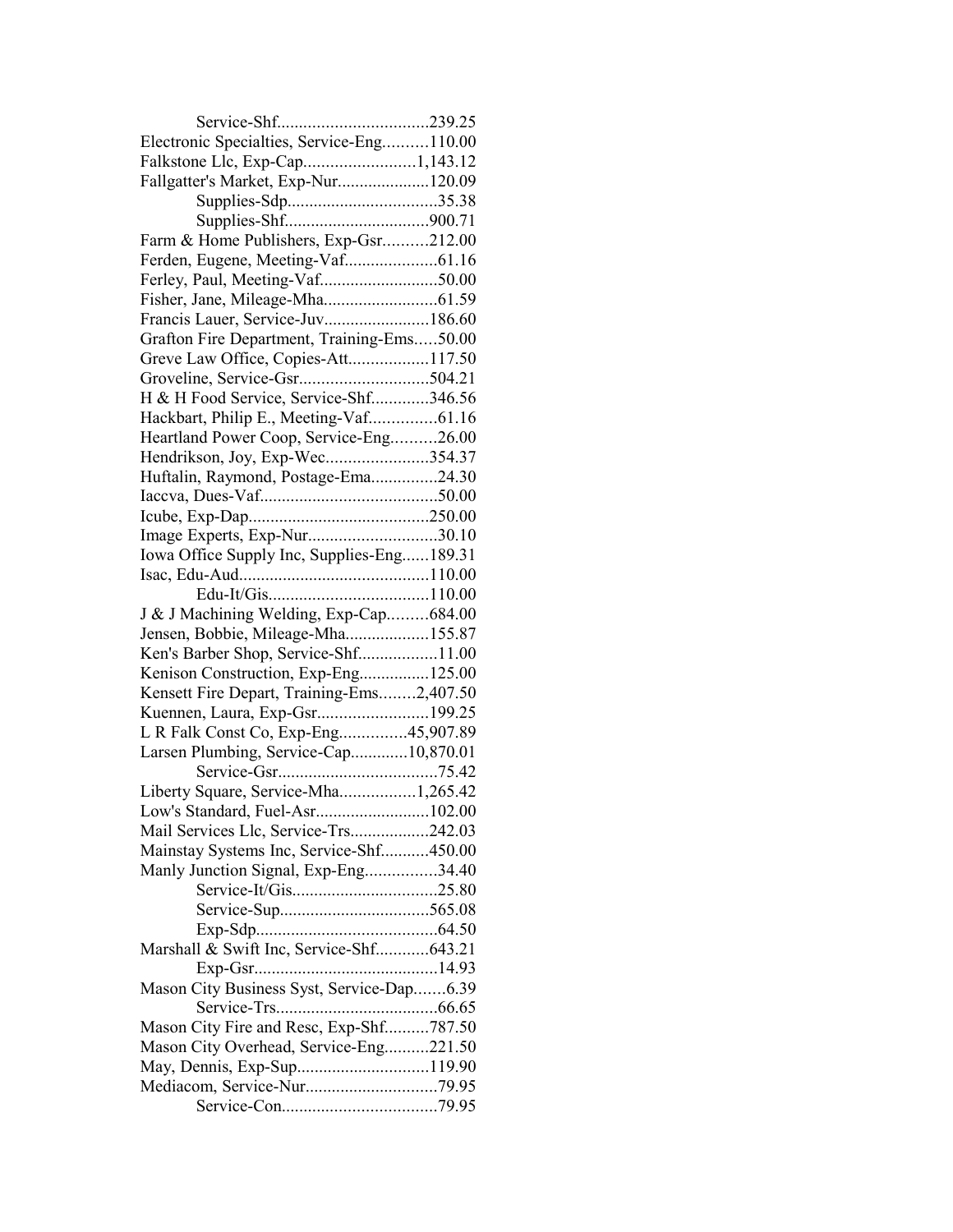| Menards, Supplies-Eng24.98                  |  |
|---------------------------------------------|--|
| Mercy Medical Center, Service-Mex1,223.25   |  |
| Mireles, Sandra, Mileage-Mha251.79          |  |
| Mitchell Co Care, Service-Mha1,450.80       |  |
| Mitchell Co Sheriff, Service-Shf1,550.00    |  |
| Mitchell County Ema, Mileage-Ema638.34      |  |
|                                             |  |
| Napa Auto Parts, Exp-Eng11.33               |  |
|                                             |  |
| No IA Juvenile Detention, Service-Juv375.00 |  |
| North Country Equipment, Service-Eng76.84   |  |
| Northwood Anchor, Exp-Eng221.60             |  |
|                                             |  |
|                                             |  |
|                                             |  |
| Northwood Electric Inc, Service-Gsr82.56    |  |
| Northwood Fire Dept, Training-Ems2,407.50   |  |
| Northwood Lumber Co, Supplies-Eng544.94     |  |
| Northwood Sanitation, Service-Nur80.00      |  |
|                                             |  |
| Northwood True Value, Supplies-Aud5.29      |  |
|                                             |  |
| Olsons Trading Post Inc, Exp-Eng113.95      |  |
| Pathology Associates, Service-Mex1,900.00   |  |
|                                             |  |
| Polk County Treasurer, Service-Mex25.00     |  |
| Prairie Ridge, Service-Chm754.25            |  |
| Printing Services Inc, Supplies-Aud494.85   |  |
| Supplies-It/Gis406.51                       |  |
|                                             |  |
|                                             |  |
|                                             |  |
| Ram Systems, Service-Nur480.00              |  |
|                                             |  |
| Sharper Services Llc, Service-Eng950.00     |  |
| South Minnesota Lubes, Exp-Eng669.00        |  |
| Swartz Rock Implement Co, Exp-Eng33.46      |  |
| The Sidwell Company, Gis-Cap8,151.00        |  |
| Thompson, Mike, Exp-Eng150.00               |  |
| Unique Paving Materials, Supplies-Eng206.55 |  |
| Us Cellular, Service-Eng127.72              |  |
|                                             |  |
|                                             |  |
| Ver Helst Snyder Drug, Exp-Asr15.87         |  |
|                                             |  |
| Winnebago Coop Telephone, Serv-Eng99.16     |  |
|                                             |  |
| Service-E9111,286.79                        |  |
| Worth County P H, Exp-Nur35.88              |  |
| Worth County Self Fund, Ins.-Eng874.00      |  |
| Worth County Sheriff, Exp-Shf18.00          |  |
|                                             |  |